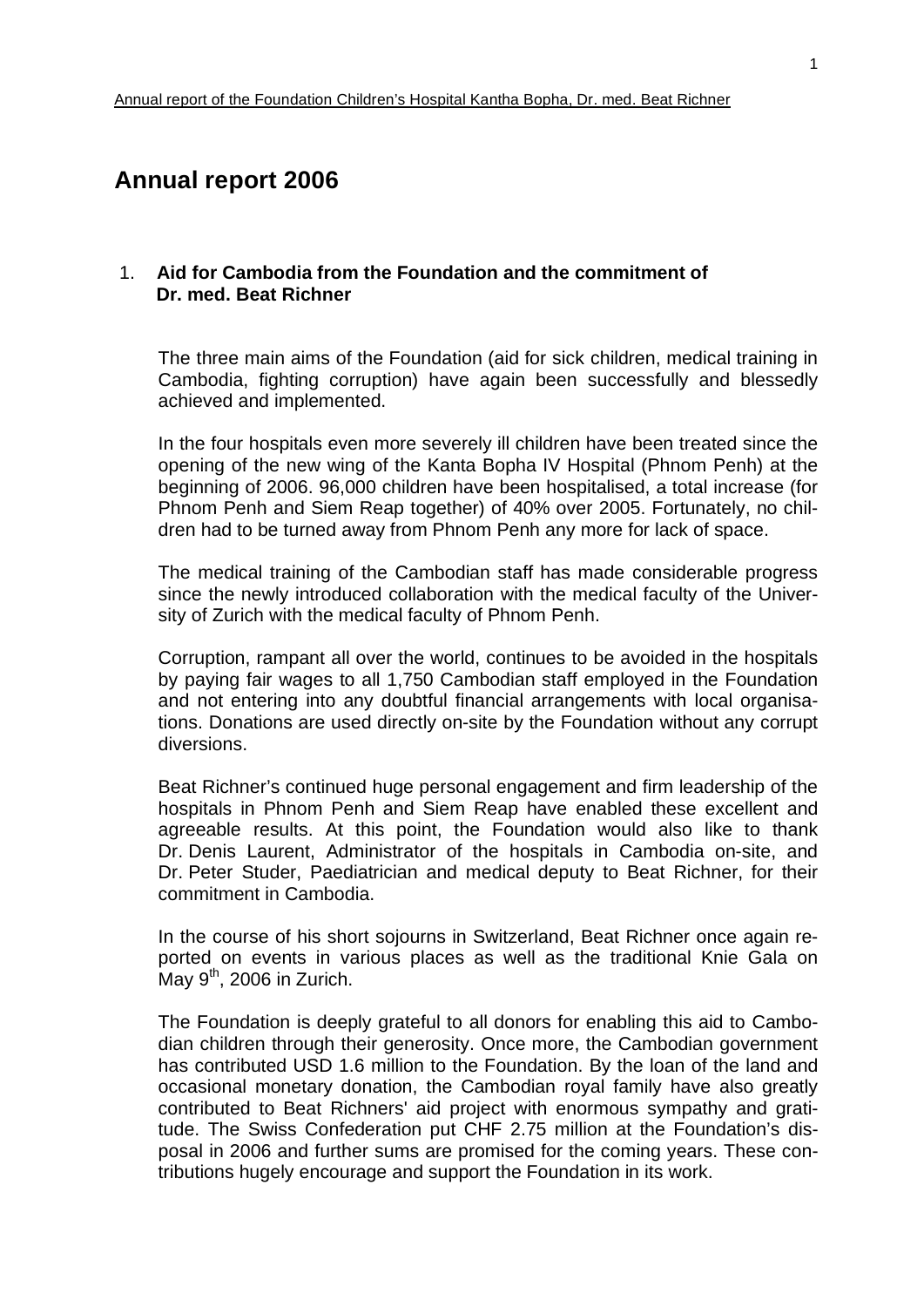In September 2006, the SDC (Swiss Agency for Development and Cooperation) had our hospitals assessed within the scope of the Cambodian health system by the international specialist, James Cercone, together with Beat Richner. This report judged the achievements of the hospitals and the use of the donor moneys for Cambodia's good as being particularly good.

In 2006, the Foundation and Beat Richner also had the opportunity to personally meet Mrs. Calmy-Rey, Federal Councillor, the SDC and the President of the Foreign Policy Commission of the National Council, Mr. Luzi Stamm, National Councillor, in order to inform them about the activities of the Foundation and Beat Richner's work in Cambodia.

#### **2. The work in the hospitals in Cambodia**

Thousands of children in Cambodia continue to suffer from tuberculosis, Dengue fever, malaria, Japanese encephalitis, AIDs and other infectious diseases. About 85% of these children have been treated in the last few years in the Kantha Bopha hospitals. The increased and effective capacities of the new wing of the Kantha Bopha IV hospital in Phnom Penh have augmented this percentage even more, as no sick children need to be turned away any more. In Phnom Penh, 50% more children were treated and 60% more surgical operations were carried out.

The necessity for and efficiency of the hospitals can be documented by the following figures for 2006:

In total, 96,371 severely ill children were treated (this makes 264 admissions per day). 18,212 surgical operations were carried out. In the polyclinics, 815,775 medical consultations were performed (2,235 per day). In the Maternité Siem Reap (maternity clinic), 11,814 children were born (32 per day) and 94,350 prenatal checks carried out, whereby particularly the prevention of transference of the HI virus from mother to child is emphasised. 17,000 children with tuberculosis were treated and cared for as out-patients for 6-12 months. 248,000 vaccinations were given, of which 152,000 against Japanese encephelitis. Happily, mortality of the treated children has decreased further and now rests at 0.75%, which corresponds to 2 deaths per day. Treatment in 2006 took 5.5 days and cost CHF 190 on average, a reduction of CHF 10 compared to 2005.

On the construction side, as mentioned already, the new wing of the Kantha Bopha IV in Phnom Penh was an appropriate and great advance. The necessary additional staff was familiarised and trained in good time. From mid-February 2006, all departments and technical equipment were in use (10 medical departments, 4 surgical departments, 4 operating theatres, 1 large polyclinic, 1 laboratory, 5 X-Ray machines, 5 ultrasound units, 1 computer tomograph). In addition, a large meeting room for medical reporting and for training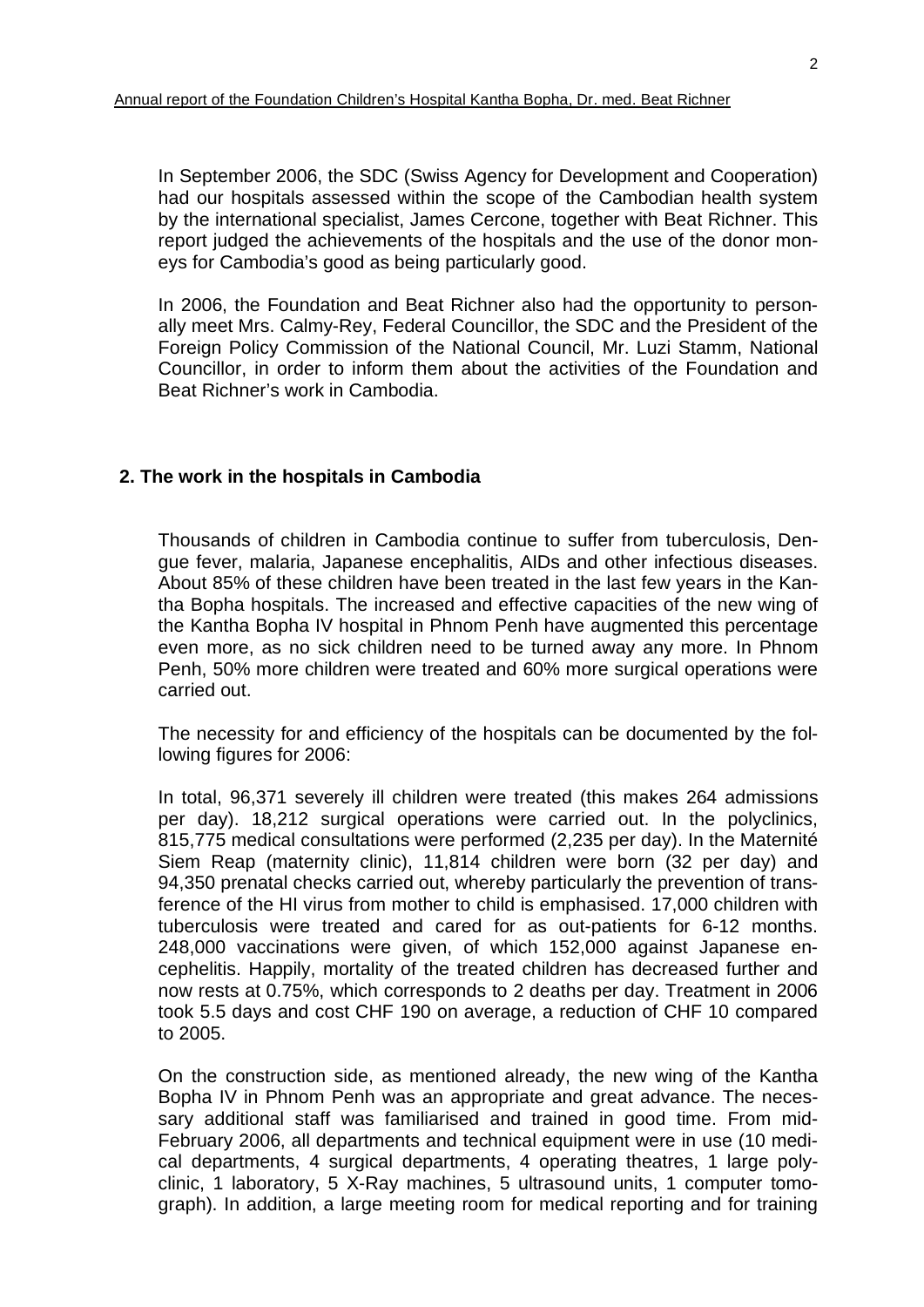and a large new laundry were set up. The old, dilapidated buildings were taken down and as far as financially viable, replaced by the necessary additional buildings (waste incineration plant, prevention centre, wards). In Phnom Penh and Siem Reap new waste incineration plants have been put to use.

1,750 Cambodian staff (from chief physician to cleaning and security staff) ensure the smooth running of the hospitals. All of these people are paid a salary by the Foundation that suffices for living in Cambodia. In this way, financial exploitation of the patient's poor families can be avoided in the hospital. Corruption and preferential of some patients by hospital staff are strictly prohibited and would only lead to immediate expulsion. The Foundation has had to acknowledge that preventing corruption is only possible by Beat Richner's uncompromising position on-site. As in other developing countries of the world, corruption remains a tragic and socially limiting problem for indigenous peoples with no end in sight, whereas on the contrary, it is local staff who could supply the best service.

In June 2006, it was possible to finalise a cooperative contract between the medical faculty of the University of Zurich and the medical faculty of the University of Phnom Penh, the Cambodian health ministry and our Foundation for the further training of paediatricians in Cambodia. The first training course for 64 Cambodian doctors began in December 2006 in Siem Reap. The University Paediatric Clinic Zurich under Prof. Felix Sennhauser, together with Beat Richner has put together a further training program whereby lecturers from the Paediatric Hospital Zurich spend intensive training blocks of a week at a time in Cambodia. So far, Dr. D. Stammbach (Cardiology), Prof. R. Prêtre (heart surgery), Dr. F. Navratil (Gynaecology), Prof. C. Braegger (Gastroenterology), Dr. T. Saurenmann (Rheumatology), Prof. F. Niggli (Oncology) and Dr. G. Wohlrab (Neurophysiology) have worked on and led such modules with great personal involvement. The courses have been an enormous success and informed the Cambodians of international knowledge for their interest on-site as well as giving the Swiss lecturers insights into the problems of a developing country. The Foundation thanks the faculty in Zurich and the Paediatric Zurich effusively for this great and expedient help in transferring medical knowledge to Cambodia.

Research work on tuberculosis has been carried out in close collaboration with the Institute for Infectious Diseases of the University of Berne (Prof. K. Schopfer). In March 2007, Siem Reap held a very well visited international symposium on tuberculosis in which, to our great pleasure, Prof. R. Zinkernagel from Zurich also took part.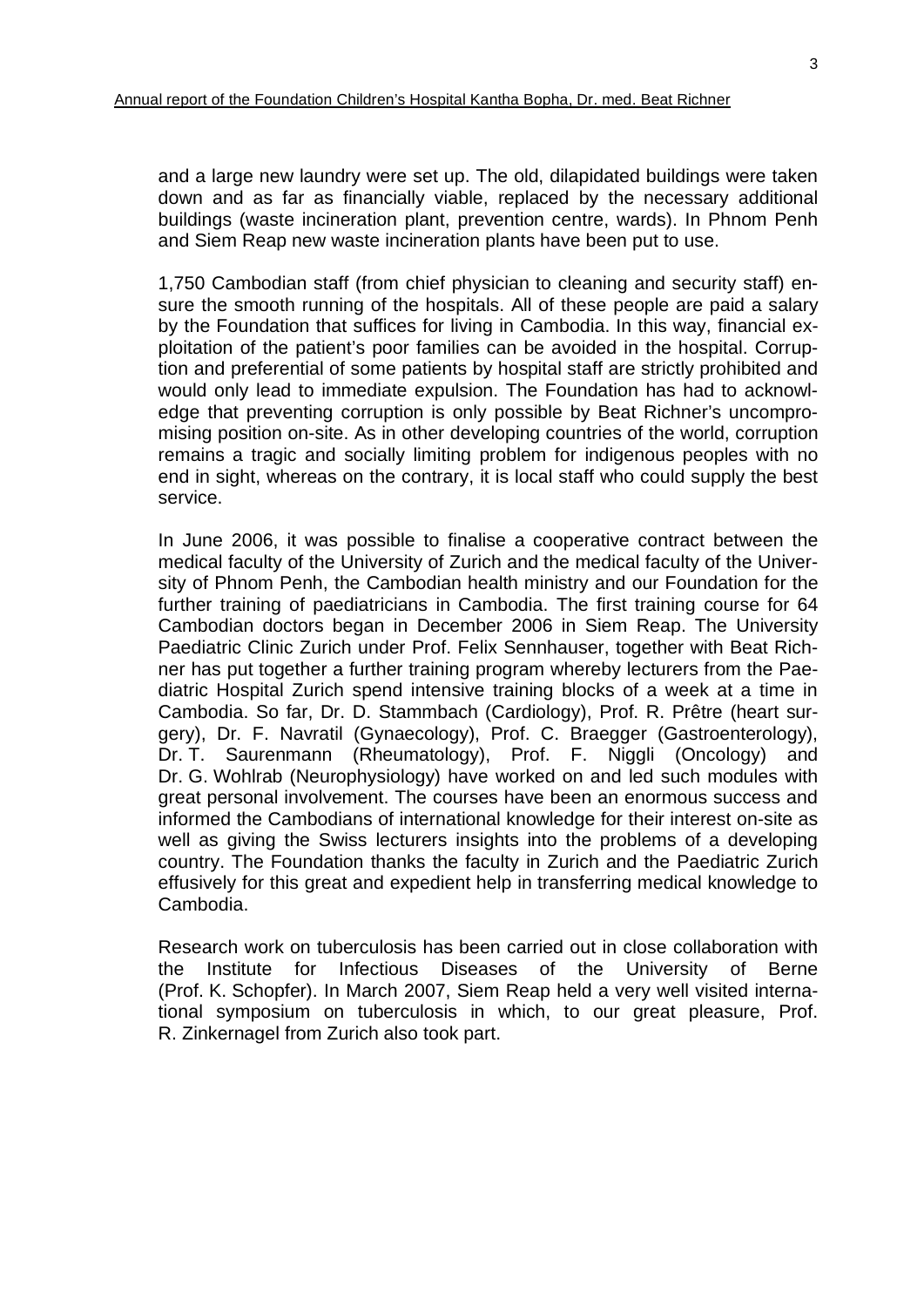The Foundation Board met for the two ordinary meetings for the year on January  $30<sup>th</sup>$  and May  $9<sup>th</sup>$ , 2006. Dr. med. Beat Richner, who kept the Board informed by regular emails, and Dr. med. Peter Studer, informed the Foundation Board in great detail of the activities in Cambodia. The statutory business was dealt with among interested collaboration of all the Foundation Board members without complication. The unanimous acceptance of the Annual Report and the annual accounts and of the budget took place in the presence of the auditor of PricewaterhouseCooper AG. No change was made to the membership of the Foundation Board.

The Compensation and Auditing Committee (President Dr. F. von Meiss, further members: Dr. C. Steinmann, Dr. A. Löhrer) met on March 8<sup>th</sup>, 2006. It examined compensation made, costs for accounting and auditing as well as costs for newspaper advertisements. Admirably, the services performed at the lawyer's premises of Dr. F. von Meiss (BLUM lawyers) and Dr. C. Steinmann (Bär & Karrer) were carried out free of charge.

On March  $7<sup>th</sup>$ , 2006, the annually agreed meeting with the SDC took place. The Foundation's delegation consisted of Alfred Löhrer, president, Peter Studer, vice president, Florian von Meiss and Peter Rothenbühler. The SDC delegation consisted of the director Walter Fust, vice-director Adrian Schläpfer, Harry Sivec, Walter Meyer and Jaques Mader. Valuable information was exchanged. The Foundation was able to acknowledge a catalogue of recommendations set out by the SDC, in which the SDC hopes to achieve advances in the health system for and through the Cambodian government. On the other hand, the Foundation was judged its possible direct effect on the (from our point of view) unclear political structures in Cambodia as minimal. It was agreed to assess the Cambodian health system with a view to increasing the Confederation's contribution (CHF 3 million annually for 2007-2009), as well as assessing the work in our hospitals by the international specialist James Cercone together with Beat Richner. This report was presented on November 15<sup>th</sup>, 2006 at a meeting in Berne in the presence of the reporter. As mentioned in paragraph 1, James Cercone's report on the work in the Kantha Bopha hospitals considers it excellent. Since the Foundation intends to continue its work in much the same way as in the past few years and to consolidate it, it is very much hoped that the promised sum of federal monies will be forthcoming from the FDFA (Federal Department of Foreign Affairs) in 2007-2009.

The Cambodian government officially terms the Foundation's contribution as very valuable. The Cambodian King continually gives public thanks for Beat Richner's humanitarian achievements. For this reason, we hope that we will continue to receive the annual sum of USD 1.6 million from the Cambodian government. Furthermore, we expect to receive a considerable financial price reduction for the supply of electric energy in the future by the Cambodian authorities.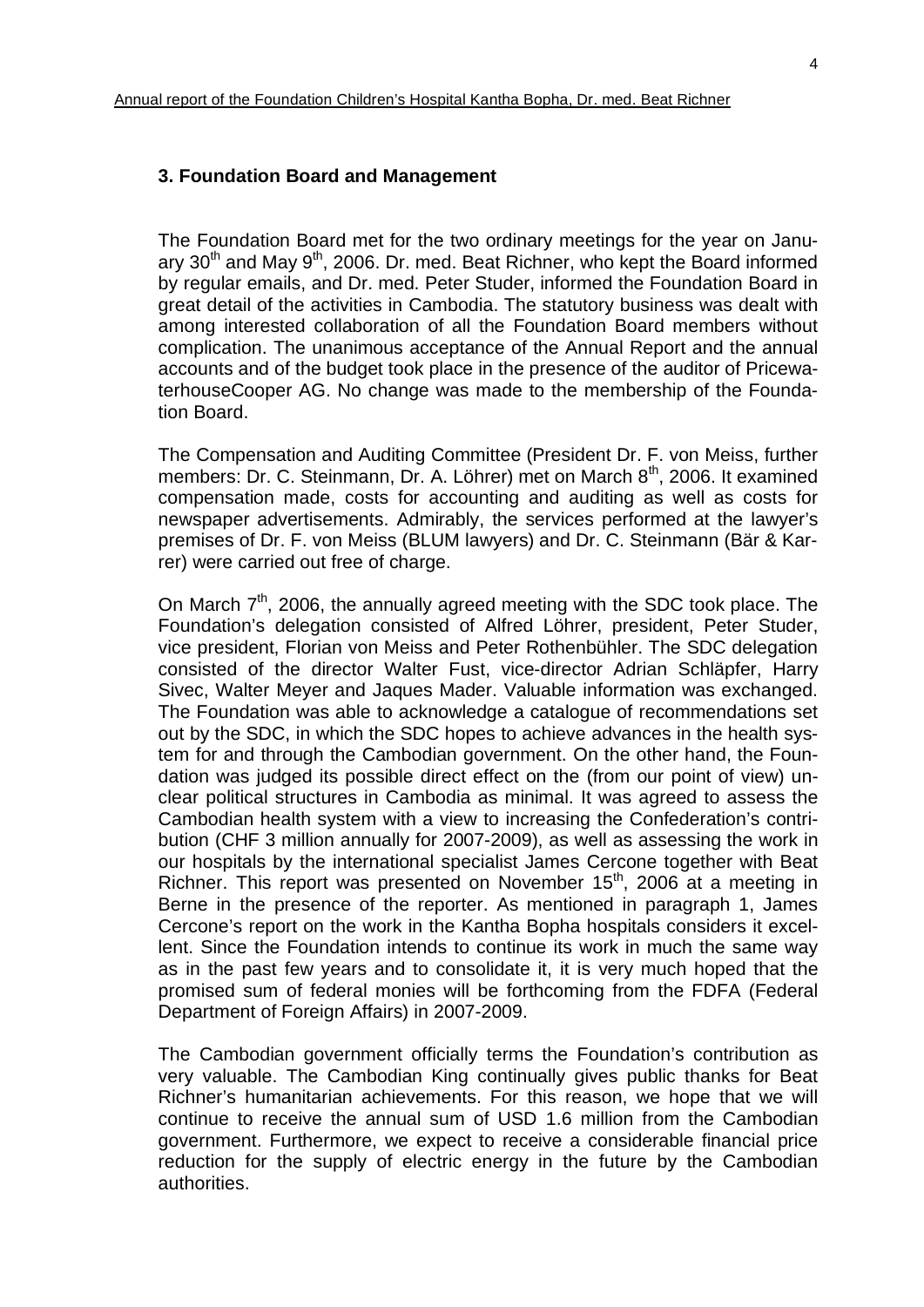The FDHA (Federal Department of Home Affairs) again thanks the Foundation and confirms its faultless accountability in the FDHA's supervisory function.

The trust company Intercontrol AG again enabled competent accounting and permanent controlling of costs and donations in its approved manner.

We are grateful to our auditors, PricewaterhouseCoopers AG, for their precise controlling in Switzerland and Cambodia. They calculate and confirm the administrative costs, which are only 5.79% in the year 2006.

The president of the Foundation took part in an informative one-day seminar by proFonds (the umbrella organisation for charitable foundations in Switzerland) on November 9<sup>th</sup>, 2006. On this occasion, the so-called Swiss NPO-Code of March 31<sup>st</sup>, 2006 was publicised. According to Art. 10 of this code, our Foundation is compliant with terms and clearly organised.

## **4. Financial information – donations – Public Relations**

#### **4.1 Annual financial statement**

 The annual financial statement, again in line with the standards laid down by SWISS GAAP FER 21, shows a surplus of CHF 2 024 205.33 and total assets of CHF 20 246 475.28.

 The annual financial statement for 2006 was approved in the present form by PricewaterhouseCoopers AG and put forward for approval by the Foundation Board without reservation.

 An audit was carried out in Cambodia in January 2007 with the aim of assessing local investment and controlling relevant accounting processes.

 The proprietary capital at the Foundation's disposal increased by CHF 2 million from the previous year to CHF 19.5 million. The capital resources are liquid and immediately available. They cover running costs, however, for only 8 to 9 months.

 The trading account for 2006 shows investments booked as costs in renovation and new building for Kantha Bopha I and IV of approx. CHF 2.8 million. In the previous year, approx. CHF 12.5 million were invested. The investments can be found under "Project costs Cambodia". The cash flow statement gives details on all investment and financing procedures. Due to the unstable political climate, the lack of legal security and general business care, the investments were once again directly debited to the costs.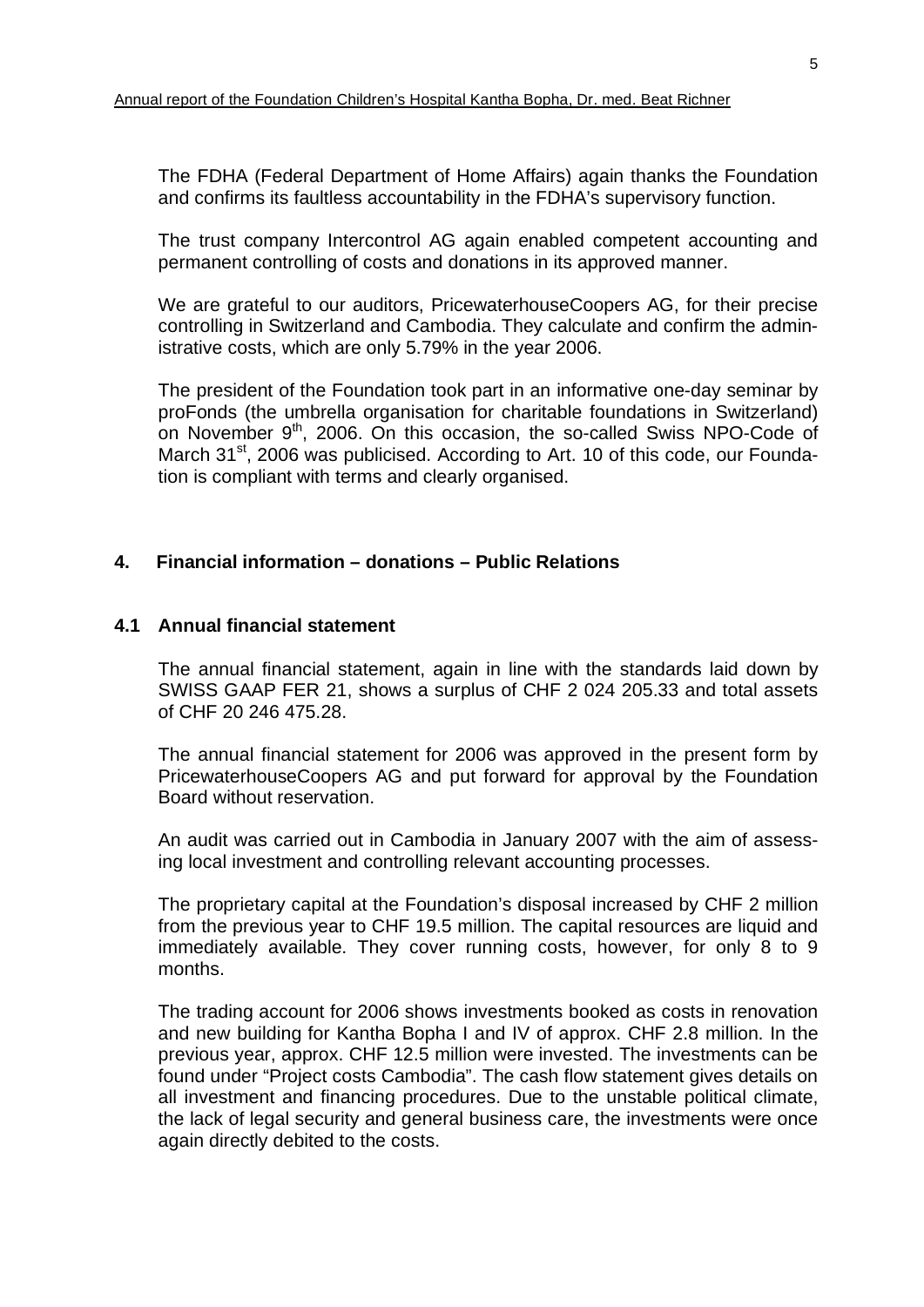Since Cambodian law forbids a Swiss foundation buying property, two plots of land are held in trust for the Foundation by Dr. Denis Laurent, member of hospital management and French-Cambodian dual national. Formal documents are held concerning the corresponding trust relationship.

 Costs for the infrastructure in Switzerland have decreased from CHF 2 million last year to CHF 1.8 million. This position includes administrative expenses such as advertisements, information technology, donation administration, thankyou letters, auditing and accounting costs and is now only 5.8% of the total of donations and contributions.

 This important benchmark is audited annually by PricewaterhouseCoopers AG and confirmed in a special report (see no. 5 of the annual report).

## **4.2 Donations**

 Happily, the budgeted ordinary donations for 2006 of CHF 23 million were exceeded by over CHF 3 million.

 As opposed to the previous year, which profited in particular from the special campaign "Zwänzgerreihe" (20 franc notes), a slight reduction resulted in the total of all donations and contributions of about CHF 2.5 million, or 7.3%.

 Many thousand of donors all over Switzerland contributed to this relatively good result. We have been able to ascertain that the average donation has increased.

 Income from legacies and bequests remain important, at almost 14% of the total income.

 The Federal contribution of CHF 2 750 000 as well as the contribution from the Cambodian government of about CHF 2 million make up only about 15% of the total income. 85% of the total income is financed by private individuals and nonstate institutions.

 Our work continues to enjoy very high acceptance, thanks to the speditive and direct aid that is brought to the children through the Swiss public. The donations are not cumulatively invested in shares, property or other investments but immediately used for medical aid, so that the hospital would only be able to be run for 8 to 9 mths without further donations.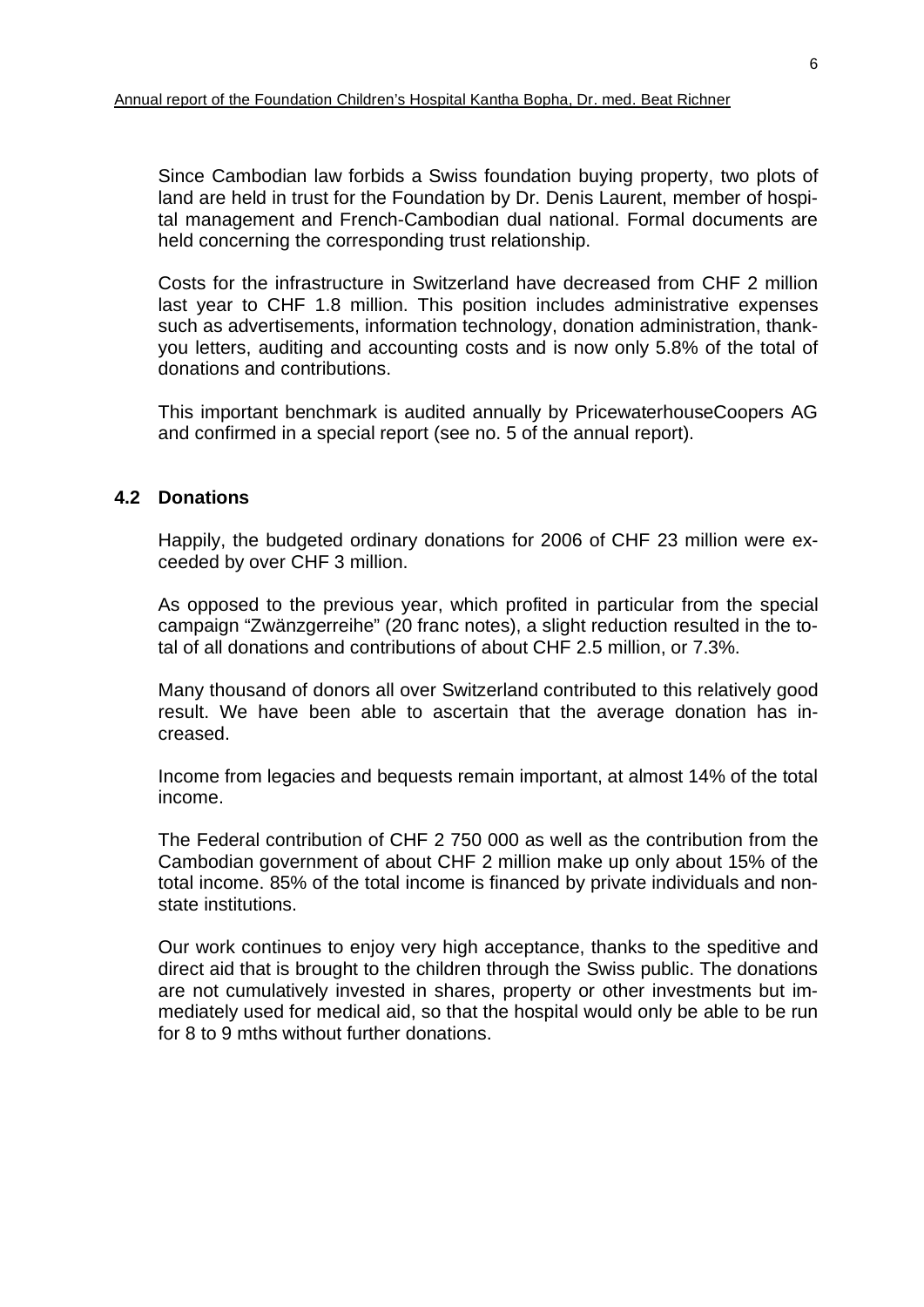#### **4.3 Public Relations**

 Apart from the two mailings in spring and autumn, no special campaigns were launched in 2006.

 As in previous years, the public was kept informed about current problems through regular newspaper contributions.

 A key factor for communication continue to be the regular and popular church concerts that Dr. Beat Richner gives in the course of his short visits to Switzerland.

 In addition, Dr. Beat Richner gives a concert every Saturday in Siem Reap in the new conference building, regularly visited by tourists from around the world. Apart from playing the cello, Dr. Beat Richner gives information on the organisation and current difficulties.

Thanks to the many foreign visitors, the 15 year old project "Children's Hospital in Cambodia" is increasingly known internationally.

#### **5. Thanks and forecast**

The Foundation Board is deeply grateful to all donors for their helpful contributions for the poor and sick children in Cambodia. In particular, we are delighted about events organised by private persons with collections for the benefit of Beat Richner's aid project. Although not exhaustive, some examples are mentioned and particular thanks given:

April 30<sup>th</sup>, 2006: Tribute concert by the Lumina Quartett, Church of St. Peter, Zurich Sept. 24<sup>th</sup>, 2006: Tribute concert by the Tonhalleorchester in Zurich

- Nov. 23rd, 2006: Concert in Männedorf Church
- Dec.  $12<sup>th</sup>$ , 2006: Official opening of a photo exhibition on Cambodia, Cantonal School Zurich-Oerlikon

We would like to thank the Cambodian government and the Swiss Confederation for their financial participation and their trust in the Foundation.

To the media, too, thanks from the Foundation for its interest in Beat Richner's aid project. The Schweizer Illustrierte is a particularly faithful companion of Beat Richner's! But also the daily press' attention to our commitment in Cambodia is always a boost for the Foundation. The president is always happy to provide information for interested journalists.